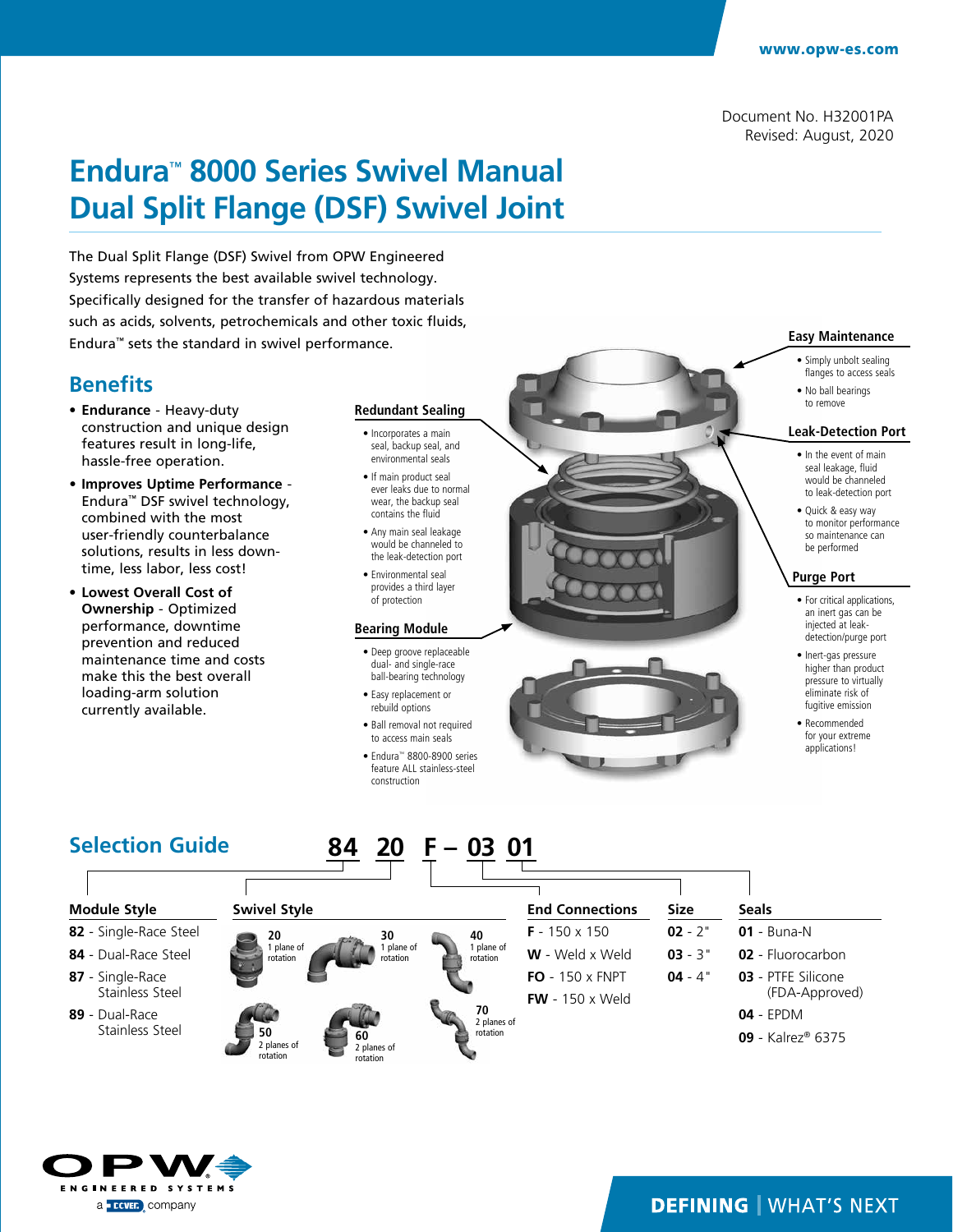### **Design Parameters**

(EN13480:2002 part 1-7), ASME B31.3

#### **Maximum Design Pressure**

500 psi/34 bar

### **Main and Backup Seals**

| <b>MATERIALS</b>       | <b>CARBON STEEL</b><br>8300 / 8400 | <b>STAINLESS STEEL</b><br>8800 / 8900 |
|------------------------|------------------------------------|---------------------------------------|
| <b>Sealing Flange</b>  | <b>ASTM A350-LE2 Class 1</b>       | ASTM A351-CF3M                        |
| <b>Body</b>            | ASTM A350-LE2 Class 1*             | ASTM A351-CF3M                        |
| Tail                   | ASTM A350-LF2 Class 1*             | ASTM A351-CF3M                        |
| Elbow                  | ASTM A234 WPB                      | ASTM A351 CF3M 316L                   |
| 150/300 lb Flange      | ASTM A105                          | ASTM A351 CF3M 316L                   |
| <b>Bearing</b>         | Grade 200 CST                      | Grade 440 SST                         |
| <b>Bolt</b>            | A193 B7                            | A193 B8M Class 2                      |
| <b>Ball Plug/Nut</b>   | Carbon Steel                       | <b>Stainless Steel</b>                |
| <b>Grease Fittings</b> | <b>Stainless Steel</b>             | <b>Stainless Steel</b>                |

\*Carburized to RC 45-60



**NOTE:** Dimensional drawings for standard styles available via download section of website (www.opw-es.com)

### **Dimensions**

| <b>Lubricants</b>                                                                                          |                                                                                                                                             | <b>Description</b> | <b>Type</b> | 2" (DN 50) |           | 3" (DN 80) |                | 4" (DN 100) |           |
|------------------------------------------------------------------------------------------------------------|---------------------------------------------------------------------------------------------------------------------------------------------|--------------------|-------------|------------|-----------|------------|----------------|-------------|-----------|
| <b>Product</b>                                                                                             | <b>Description</b>                                                                                                                          |                    |             | in         | mm        | in         | m <sub>m</sub> | in          | mm        |
| 880-0089                                                                                                   | High-Performance Synthetic Lubricant<br>$(14$ oz. $(400$ grams) cartridge)                                                                  | <b>Dimension A</b> |             | 2.067      | 52.5      | 3.064      | 79.8           | 4.06        | 103.18    |
|                                                                                                            |                                                                                                                                             | <b>Dimension B</b> |             | 4.61       | 117.1     | 5.36       | 136.1          | 6.9         | 175.3     |
|                                                                                                            | • Specially formulated to reduce friction and wear<br>• Requires only annual lubrication                                                    | <b>Dimension C</b> |             | 5.33       | 135.4     | 6.13       | 155.8          | 7.84        | 199.1     |
|                                                                                                            | • Will not drip, melt or carburize<br>• Complies with FDA Regulation 21CFR 178.3570<br>• Temperature Range: -40°F - 750°F (-40°C - 398.8°C) | <b>Dimension D</b> | Dual        | 5.725      | 145.4     | 5.725      | 145.4          | 6.175       | 156.8     |
|                                                                                                            |                                                                                                                                             |                    | Single      | 4.81       | 122.2     | 4.81       | 122.2          | 5.25        | 133.4     |
| 885-0083                                                                                                   | • Not for use with EPT/EPDM Seals<br>High-Performance Synthetic Lubricant for EPT Seals                                                     | <b>Dimension E</b> |             | 1.5        | 38.1      | 1.5        | 38.1           | 1.5         | 38.1      |
|                                                                                                            |                                                                                                                                             |                    |             | ft-lbf     | <b>Nm</b> | ft-Ibf     | <b>Nm</b>      | ft-Ibf      | <b>Nm</b> |
| <b>Warning: EPT/EPDM</b> requires the use of OPW 885-0083 lubricant<br>or a non-petroleum-based lubricant. |                                                                                                                                             | <b>Bolt Torque</b> |             | 28         | 38        | 28         | 38             | 75          | 102       |
|                                                                                                            |                                                                                                                                             |                    |             | <b>lbs</b> | kg        | <b>lbs</b> | kg             | <b>lbs</b>  | kg        |
|                                                                                                            |                                                                                                                                             |                    | Dual        | 21         | 9.53      | 26         | 11.79          | 44          | 19.96     |
|                                                                                                            |                                                                                                                                             | Weight             | Single      | 16         | 7.26      | 20         | 9.07           | 35          | 15.88     |

All Endura™ DSF Swivels come standard with specified main and backup seals. PTFE-encapsulated Fluorocarbon environmental seals (qty. 2) and static product seals (qty. 1) are standard. Other seals available upon request.

#### **Seal Kits**

| Size/DN     | <b>Buna-N</b><br>1500 | Fluoro-<br>carbon | PTFE/<br>Silicone | <b>EPDM</b> | Kalrez <sup>®</sup> |
|-------------|-----------------------|-------------------|-------------------|-------------|---------------------|
| 2" / DN 50  | 8000RK-               | 8000RK-           | 8000RK-           | 8000RK-     | 8000RK-             |
|             | 0201                  | 0202              | 0203              | 0204        | 0209                |
| 3" / DN 80  | 8000RK-               | 8000RK-           | 8000RK-           | 8000RK-     | 8000RK-             |
|             | 0301                  | 0302              | 0303              | 0304        | 0309                |
| 4" / DN 100 | 8000RK-               | 8000RK-           | 8000RK-           | 8000RK-     | 8000RK-             |
|             | 0401                  | 0402              | 0403              | 0404        | 0409                |

All Endura™ DSF Seal Kits include (2) Main seals, (1) Backup seal and (3) PTFE-encapsulated Fluorocarbon environmental seals. Also included are required seal spacers and hardware.

| <b>Product</b> | <b>Description</b>                                                     |  |  |  |  |  |
|----------------|------------------------------------------------------------------------|--|--|--|--|--|
| 880-0089       | High-Performance Synthetic Lubricant<br>(14 oz. (400 grams) cartridge) |  |  |  |  |  |
|                | · Specially formulated to reduce friction and wear                     |  |  |  |  |  |
|                | • Requires only annual lubrication                                     |  |  |  |  |  |
|                | • Will not drip, melt or carburize                                     |  |  |  |  |  |
|                | • Complies with FDA Regulation 21CFR 178.3570                          |  |  |  |  |  |
|                | • Temperature Range: -40°F - 750°F (-40°C - 398.8°C)                   |  |  |  |  |  |
|                | . Not for use with EPT/EPDM Seals                                      |  |  |  |  |  |
| 885-0083       | High-Performance Synthetic Lubricant for EPT Seals                     |  |  |  |  |  |
|                |                                                                        |  |  |  |  |  |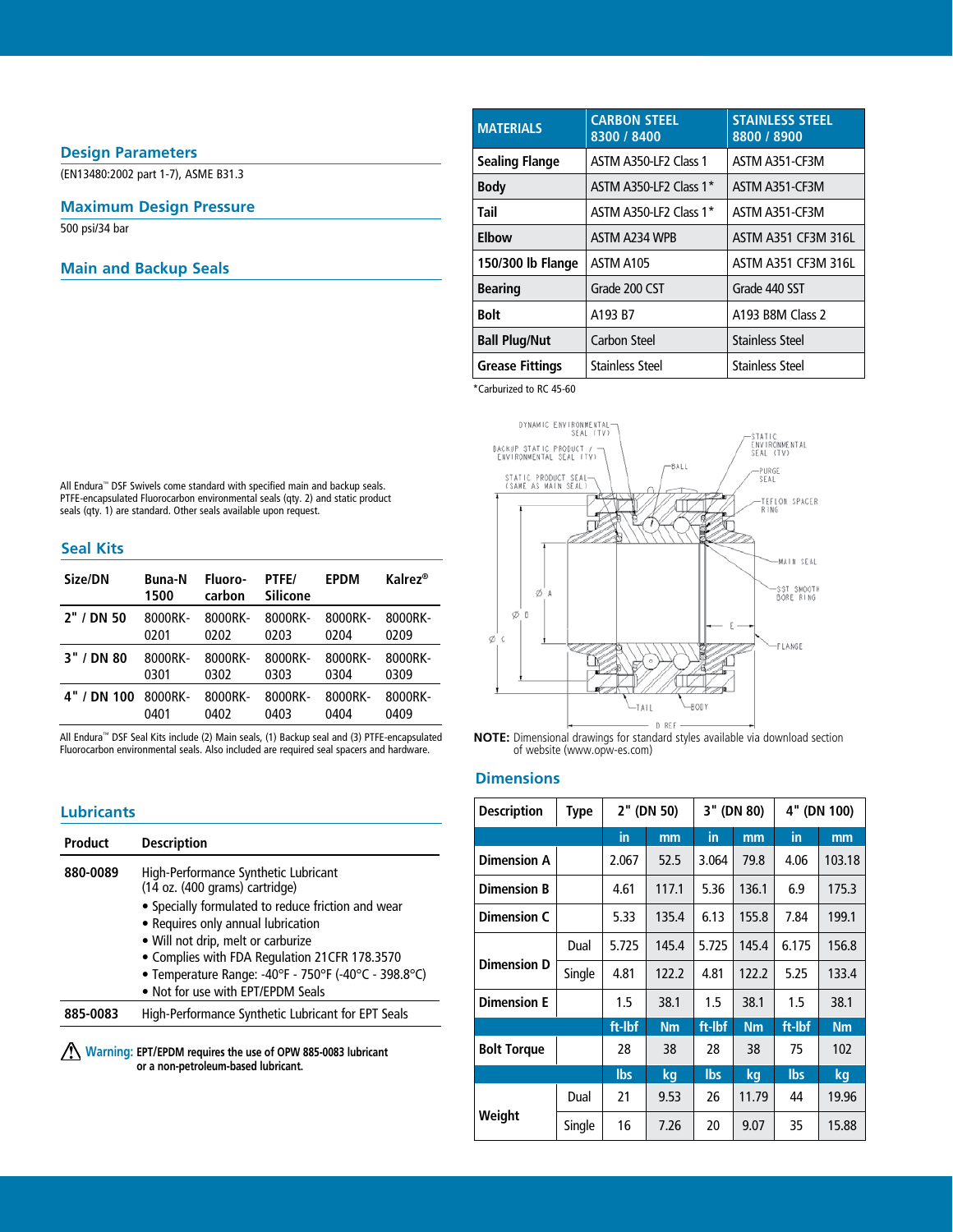

# **Endura**™ **8000 Series Swivel**

**Step 1:** Support and secure outboard weight of loading arm or swivel assembly with crane or lifting device while performing the following steps. It is recommended that the swivel be removed from the supporting loading arm prior to any seal maintenance. All torsion spring pre-load must be removed from torsion-spring prior to any swivel joint disassembly.



**Step 2:** Remove all split flange bolts on the side of the swivel attached to the free-moving end. With the bolts loosened, support this side of the loading arm along with any other parts attached to it that might move freely when the bolts are removed. Remove bolts, starting with lowest on flange, leaving top bolts for last. Be careful not to damage sealing flange module face and bolts.



**Step 3:** Once the now-detached arm has been secured and put out of the way, remove the three (3) O-rings and two (2) O-ring spacers. Inspect and clean all machined surfaces to ensure that there are no nicks, scratches or burrs.

**Nord-Lok™ Washers – Coarser serrations must face**  Note: Corrosion on any sealing surface may indicate need for component replacement.



There are two different serration patterns on each side of the washer, with two washers in an assembly. The coarser serrations must face inward and lock together, while the finer serrations face outward and engage the bolts and mounting surface.

**Step 6:** Align flange with body and press surfaces together. Thread flange bolts with Nord-Lok™ washers into tail and torque to amount shown on chart. Nord-Lok™ washers come as an assembly bonded together from the factory. It is important that the correct orientation be preserved for proper function.







**Step 7:** Press static seal into swivel body outer groove,

**Step 8:** Bolt sealing flange to body using bolts and Nord-Lok™ washers. Torque to amount shown on chart below.



**inward and lock together**



**Step 4:** With the rest of the loading arm still secured from movement, loosen the bolts on the other side of the swivel. Swivel module should fall away easily to expose environmental and O-ring seals. Secure product seal.



**Step 5:** Inspect and clean all machined surfaces. Press new static environmental and main seals into sealing grooves on swivel-module tail.



### Suggested Maintenance Schedule

#### **SWIVEL INSPECTION -** *Monthly*

General Inspection for ease of rotation and evidence of leakage. Any evidence of problem would indicate a need for further maintenance.

#### **SWIVEL LUBRICATION -** *Annually*

It is recommended that each swivel module be lubricated with appropriate lubricant on an annual basis with manual grease gun.

#### **SEAL REPLACEMENT -** *Every 2 years*

Replacing swivel seals with appropriate swivel-seal kit should be performed every 24 months, or at first evidence of leakage.

#### **OVERHAUL -** *Every 4 years*

Complete overhaul of swivel module should be performed every 48 months, or at evidence of leakage into bearing module. This process would involve seal replacement AND complete disassembly of swivel module to inspect raceways and replace dynamic environmental seal.

| <b>BOLT TORQUE CHART</b> | כ" | 2 <sup>0</sup> | 4"  |
|--------------------------|----|----------------|-----|
| Torque (ft-lbs)          | 28 | 28             | 75  |
| Torque (Nm)              | 38 | 38             | 102 |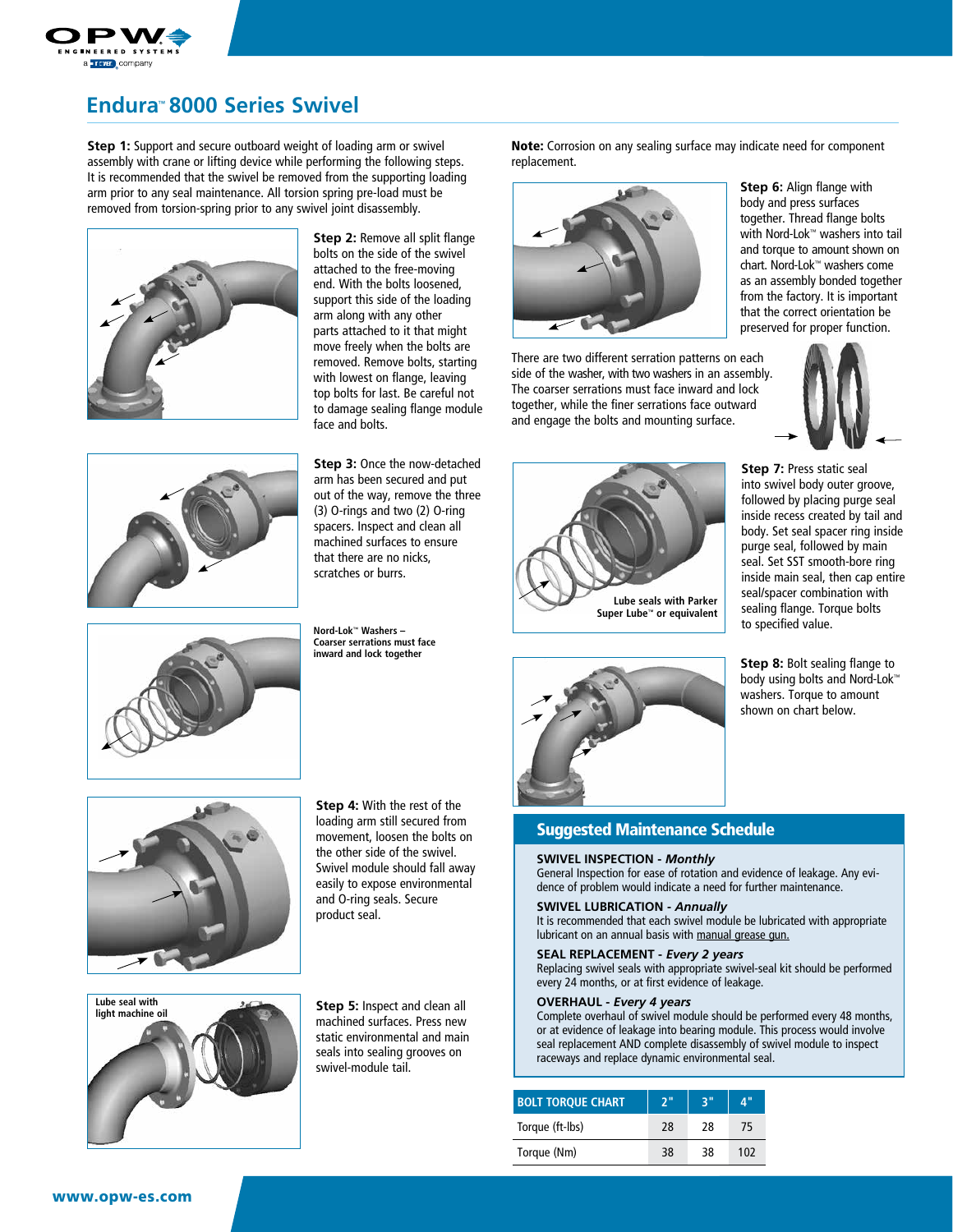# **Endura**™ **8000 Maintenance**

It is generally good practice to perform a complete swivel inspection/ rebuild (overhaul) every 24 months. This helps ensure trouble-free operation without interruption of your process. It is also advisable to rebuild at evidence of product leakage into bearing module.

Exercise caution so as not to lose any balls when removing them from the swivel module during disassembly. Flushing the grease chamber with a suitable, non-flammable solvent will allow the balls to fall out freely. Be sure the same number of balls are returned to each raceway.



**Step 1:** Remove bearing plug bolts to access respective ball race.

NOTE: 4" units are provided with threaded hex bolt in ieu of threaded plug/jamnut combination.



**Step 2:** Remove ball bearings via ball port in swivel body. NOTE: Non-flammable solvent may be used to help loosen lubricant and allow f or easier ball removal.







**Step 3:** After all balls have been removed, carefully remove swivel tail from swivel body.



**Step 4:** Carefully remove dynamic environmental seal. Clean and inspect all machined surfaces and carefully press new environmental seal into groove. NOTE: Lube seal with light machine oil.



**Step 5:** Carefully align swivel tail and insert into body.